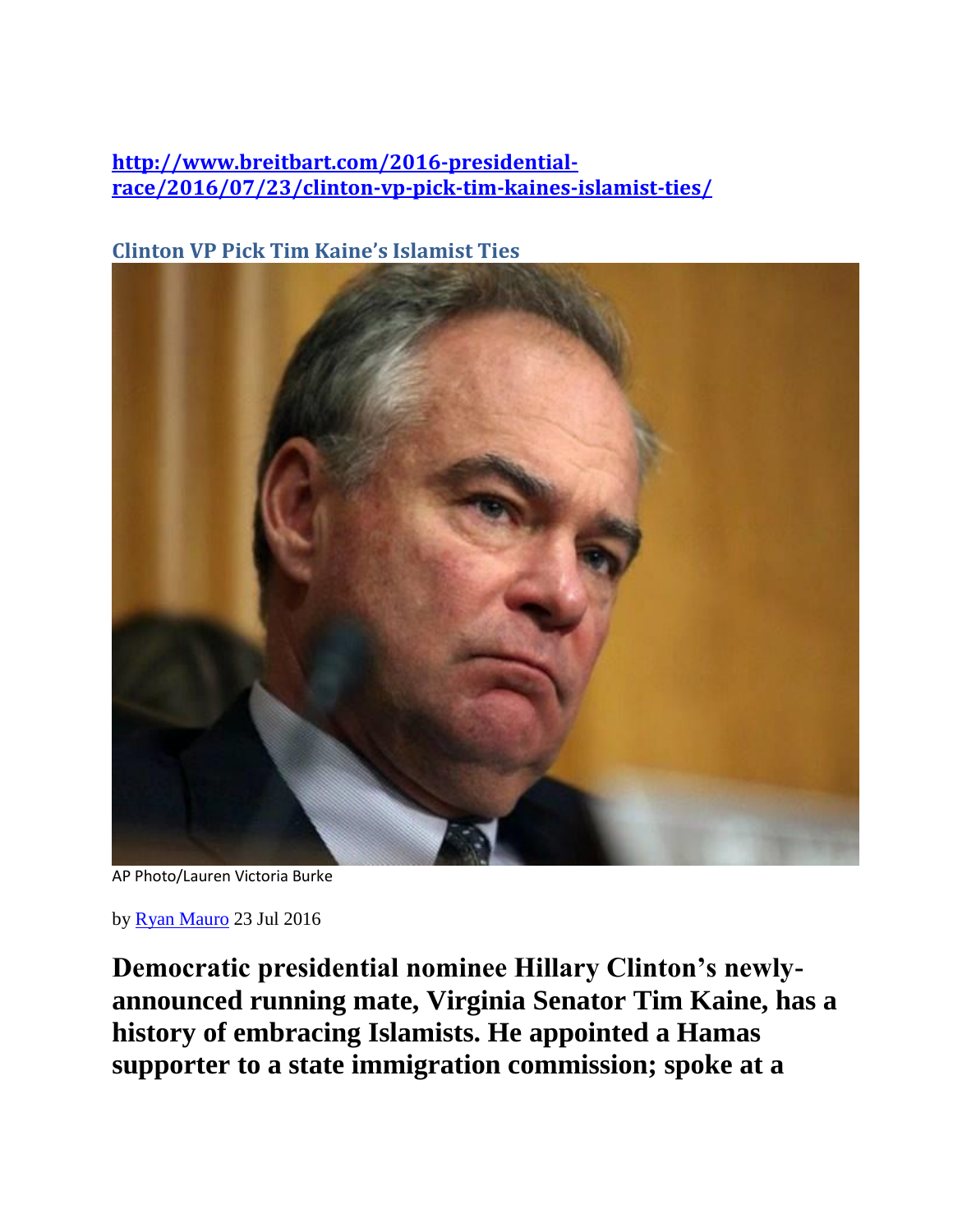# **dinner honoring a Muslim Brotherhood terror suspect; and received donations from well-known Islamist groups.**

#### **Appointing a Muslim Brotherhood Front Leader Who Supports Hamas**

In 2007, Kaine was the Governor of Virginia and, of all people, chose Muslim American Society (MAS) President Esam Omeish to the state's Immigration Commission. A Muslim organization against Islamism [criticized the appointment and reckless](http://aifdemocracy.org/aifd-statement-on-virginia-commission-on-immigration-controversy/) lack of vetting.

Video: Clinton speaks out against call to register Muslims

Federal prosecutors said in a [2008 court filing](http://www.investigativeproject.org/documents/case_docs/542.pdf#page=58) that MAS was "founded as the overt arm of the Muslim Brotherhood in America." A *Chicago Tribune* [investigation](http://www.chicagotribune.com/news/watchdog/chi-0409190261sep19-story.html) in 2004 confirmed it, as well as MAS' crafty use of deceptive semantics to appear moderate. Convicted terrorist and admitted U.S. Muslim Brotherhood member Abdurrahman Alamoudi [testified](http://www.investigativeproject.org/3486/under-oath-alamoudi-ties-mas-to-brotherhood) in 2012, "Everyone knows that MAS is the Muslim Brotherhood."

Read our fully-documented profile of MAS [here.](http://www.clarionproject.org/analysis/muslim-american-society-mas)

According to Omeish's [website,](http://supportdresamomeish.com/) he was also President of the National [Muslim Students](http://www.clarionproject.org/analysis/muslim-students-association)  [Association](http://www.clarionproject.org/analysis/muslim-students-association) (click there to read our profile about its Muslim Brotherhood origins) and served for two years on the national board of the [Islamic Society of North America \(ISNA\),](http://www.clarionproject.org/analysis/islamic-society-north-america-isna) which the Justice Department also labeled as a U.S. Muslim Brotherhood entity and unindicted coconspirator in a Hamas-financing trial.

His website says he was Vice President of [Dar al-Hijrah Islamic Center,](http://www.clarionproject.org/analysis/dar-al-hijrah-islamic-center) a radical mosque known for its history of terror ties including having future Al-Qaeda operative Anwar Al-Awlaki as its imam and being frequented by two of the 9/11 hijackers and the perpetrator of the Fort Hood shooting. Omeish's website says he remains a board member.

It says he was chairman of the board of [Islamic American University,](http://www.clarionproject.org/analysis/islamic-american-university-0) which had Hamas financier and Muslim Brotherhood spiritual leader Yousef Al-Qaradawi as chairman of its board until at least 2006. Omeish was also chairman of the board for the [Islamic Center of](http://www.clarionproject.org/category/tags/islamic-center-passaic-county-icpc) Passaic [County,](http://www.clarionproject.org/category/tags/islamic-center-passaic-county-icpc) a New Jersey mosque with heavy terrorist ties and an imam that the Department of Homeland Security wants to deport for having links to Hamas.

Omeish directly expressed extremism before Kaine appointed him. [NOTE: There is nothing "extremist" about claiming that the Muslim Brotherhood is :moderate". That is mainstream Islam.] He claimed the Brotherhood is "moderate" and admitted that he and MAS are influenced by the Islamist movement. In 2004, Omeish [praised](http://www.investigativeproject.org/1025/mas-esam-omeish-seeks-virginia-office) the Hamas spiritual leader as "our beloved Sheikh Ahmed Yassin." Videotape from 2000 also [surfaced](http://www.investigativeproject.org/494/ipt-footage-takes-down-omeish) where Omeish pledged to help Palestinians who understand "the jihad way is the way to liberate your land" (he [denied](http://www.washingtonpost.com/wp-dyn/content/article/2007/09/28/AR2007092800789.html) this was an endorsement of violence).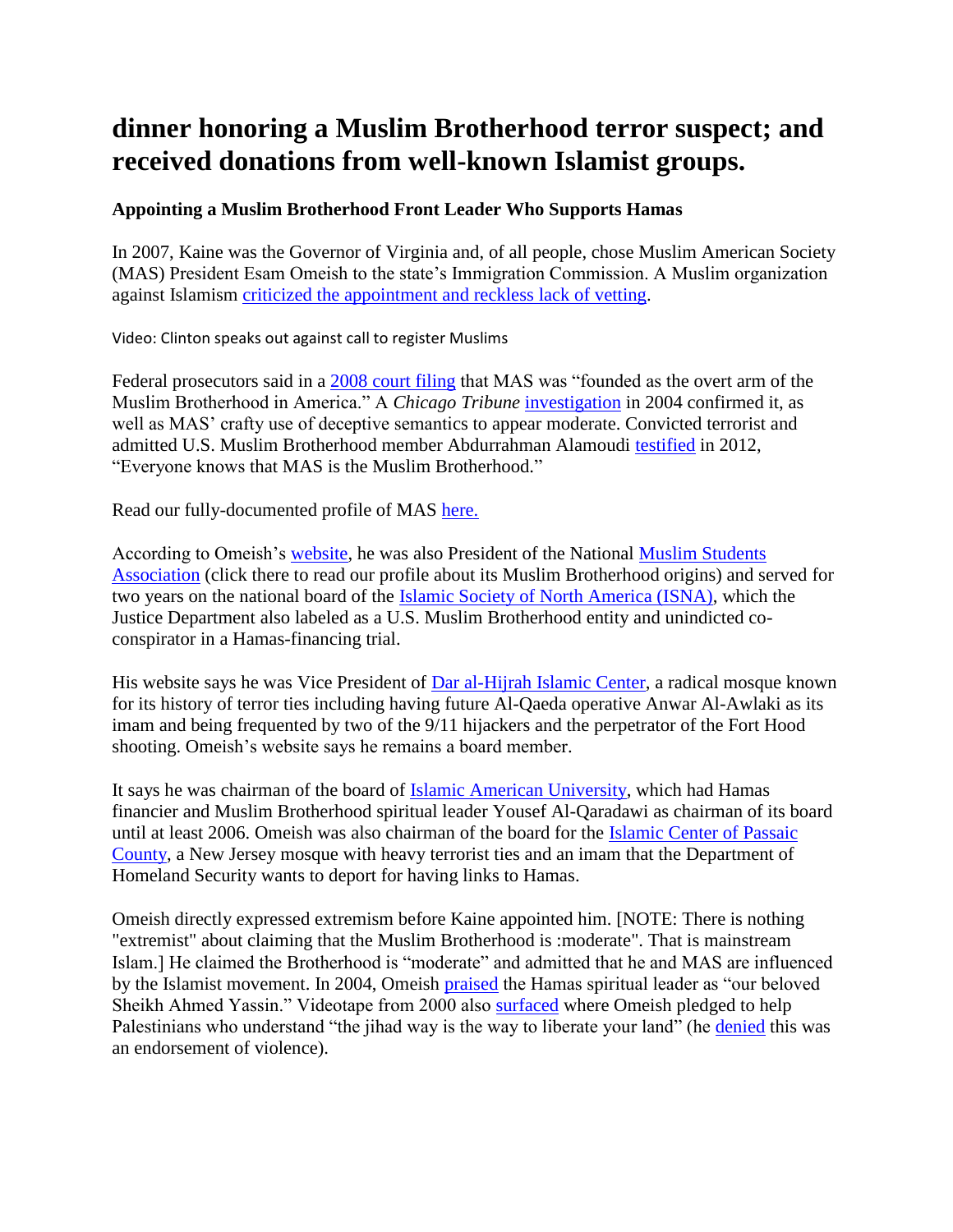When a state delegate wrote a letter to then-Governor Kaine warning him that the MAS has "questionable origins," a Kaine spokesperson [said](http://www.washingtonpost.com/wp-dyn/content/article/2007/09/28/AR2007092800789.html) the charge was bigotry.

Kaine obviously failed to do any kind of basic background checking in Omeish.

Omeish resigned under heavy pressure and Kaine acknowledged that his statements "concerned" him. But, apparently, they didn't concern him enough to actually learn about the Muslim Brotherhood network in his state and to take greater precautions in the future.

#### **Speaking at a Dinner Honoring Muslim Brotherhood Terror Suspect**

In September 2011, Kaine [spoke at a "Candidates Night" dinner](http://www.globalmbwatch.com/2011/10/12/governor-of-virgina-apppears-at-event-with-founding-father-of-u-s-muslim-brotherhood/) organized by the New Dominion PAC that presented a Lifetime Achievement Award for Jamal Barzinji, who the *Global Muslim Brotherhood Watch* describes as a "founding father of the U.S. Muslim Brotherhood."

He first came on to the FBI's radar in [1987-1988](tel:1987-1988) when an informant inside the Brotherhood [identified Barzinji and his associated groups](http://www.investigativeproject.org/737/forgotten-investigation-emails-offer-insight-into-iiit-probe) as being part of a network of Brotherhood fronts to "institute the Islamic Revolution in the United States." The source said Barzinji and his colleagues were "organizing political support which involves influencing both public opinion in the United States as well as the United States Government" using "political action front groups with no traceable ties."

Barzinji had his home searched as part of a terrorism investigation in 2003. U.S. Customs Service Senior Special Agent David Kane [said](http://www.investigativeproject.org/documents/case_docs/891.pdf) in a sworn affidavit that Barzinji and the network of entities he led were investigated because he "is not only closed associated with PIJ [Palestinian Islamic Jihad]…but also with Hamas." Counter-terrorism reporter Patrick Poole broke the story that Barzinji was [nearly prosecuted](https://pjmedia.com/blog/pjm-exclusive-holders-doj-scuttled-more-terror-related-prosecutions/) but the Obama Justice Department dropped plans for indictment.

Barzinji played a major role in nearly every Brotherhood front in the U.S. and was vice president of the [International Institute of Islamic Thought,](http://www.clarionproject.org/analysis/international-institute-islamic-thought) which came under terrorism investigation also. Barzinji's group was so close to Palestinian Islamic Jihad operative Sami Al-Arian that IIIT's President considered his group and Al-Arian's to be [essentially one entity.](http://www.investigativeproject.org/700/al-arian-indicted-for-contempt)

The [indictment](http://fas.org/irp/ops/ci/al-arian_indict_022003.pdf) of Al-Arian and his colleagues says that they "**would and did seek to obtain support from influential individuals, in the United States under the guise of promoting and protecting Arab rights"** (emphasis mine).

The quotes about Brotherhood operative Barzinji's aspirations to use civil rights advocacy as a means to influence politicians are especially relevant when you consider that [video](https://youtu.be/e99jdfDUWOA) from the event honoring Barzinji shows Kaine saying that it was his fourth time at the annual dinner and thanked his "friends" that organized it for helping him in his campaign for Lieutenant-Governor and Governor and asked them to help his Senate campaign.

#### **Islamist Financial Support**